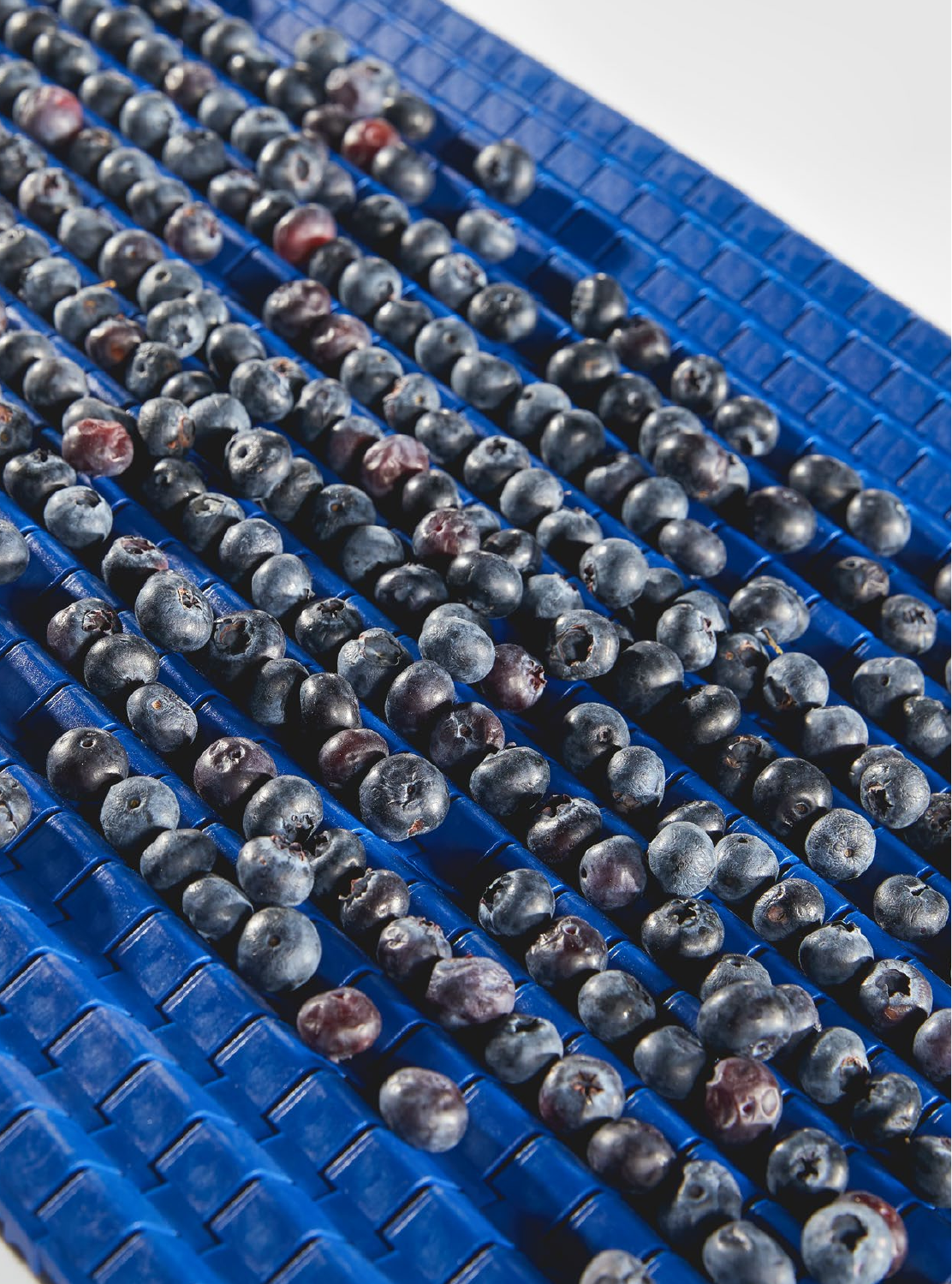# *HC127 C*

### *Modular Belt Serie*

#### *• Meat (Beef and Pork) Applications Fat - Trim Lines, General Conveyence, Packing Lines, Elevator*

*• Poultry Applications Debonning, Trim Lines, Offal - Feather Lines, Grading Lines, Freezing Lines, Elevator*

*• Seafood Applications Inspection Tables, Grading Lines, Trim Lines* 

#### *• Bakery Applications*

*Row Dough Handling, Cooling Lines, Packing Lines* 

#### *• Snack Food Applications*

*Corn Processing*

#### *• Fruits and Vegetables Applications*

*Bulk Feeding, Elevator, Control - Sorting Table*

#### *• Packaging Applications*

*Labelling, Palletizing - Depallettizing*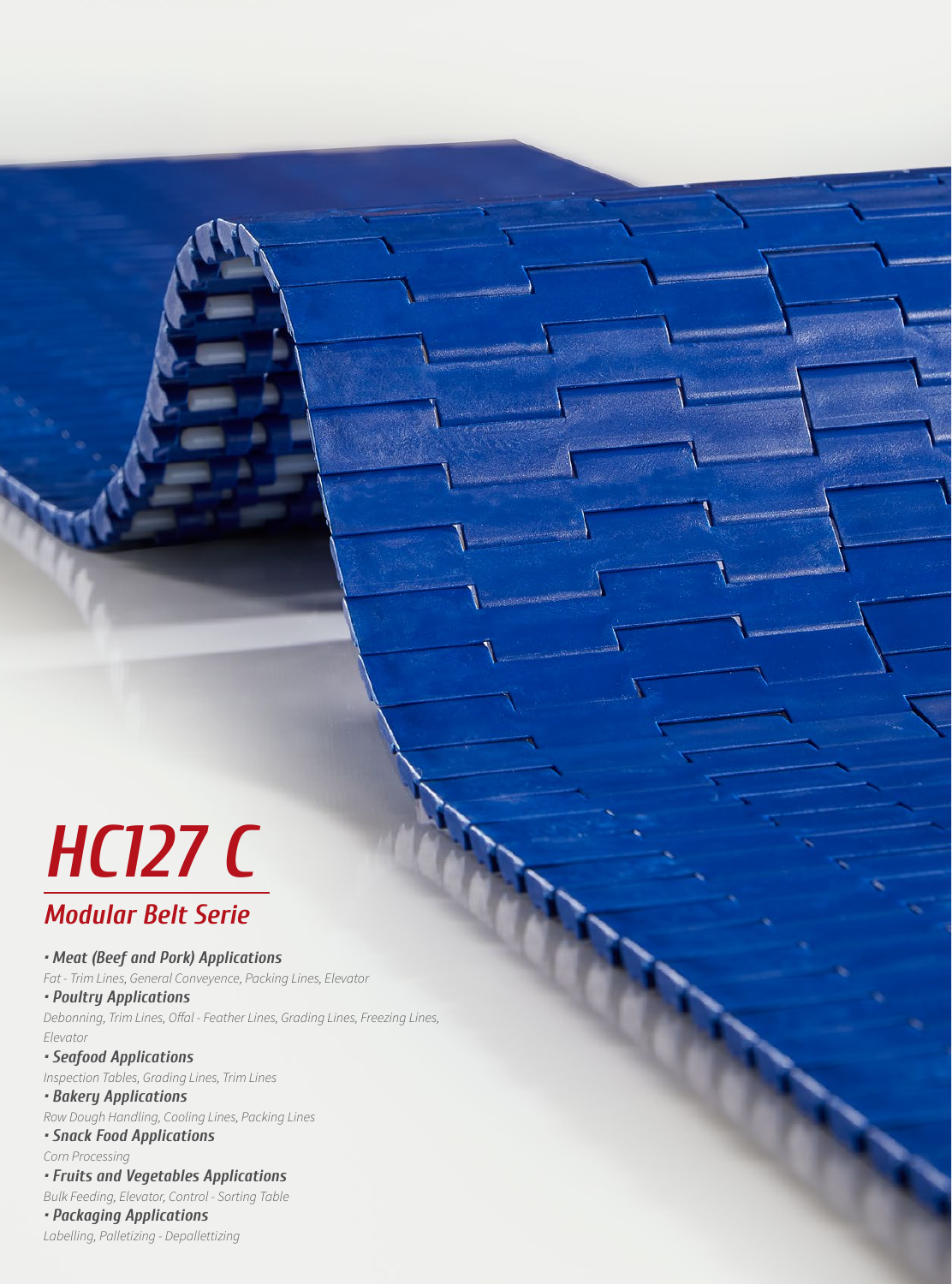

Pitch: Belt Surface: Minimum Width: Open Area (%): Flight: Sidewall: Rod: Approved: Curve: Color: Cleanability: Belt Thickness:

12,7 mm / **0.5 inch** Close, Smooth Surface 101,6 mm / **4 inch** 0% No No Ø4,5 mm / **0.177 inch** FDA and EU No Additional colors available Excellent 8 mm / **0.315 inch**



#### *Product Features and Functional Benefits*

- Easy to clean reduces downtime for cleaning time 80%.
- Unique sprocket engagement higher product load and longer conveyors.
- Close transfer applications.
- Reduces bacteria growth.

#### *Available Moulded Module Sizes*

- 203,2 mm / **8 inch** module
- 101,6 mm / **4 inch** module

#### HC127 C / Technical Information

| <b>BELT MATERIAL</b> | <b>BELT STRENGTH</b> |                          |        |       | <b>TEMPERATURE</b>                      |                                   | <b>BELT WEIGHT</b> |  |
|----------------------|----------------------|--------------------------|--------|-------|-----------------------------------------|-----------------------------------|--------------------|--|
|                      | Straight             |                          | Curve  |       | $\degree$ C / $\degree$ <b>F</b> (min.) | $^{\circ}$ C/ $^{\circ}$ F (max.) | $Kg/m^2 / lb/ft^2$ |  |
|                      | N/m                  | lb/ft                    | N/m    | lb/ft |                                         |                                   |                    |  |
| Polypropylene        | 2750                 | 188                      | $\sim$ |       | $+5/+41$                                | $+90/+194$                        | 3,8/0.78           |  |
| Polyethylene         | $\sim$               | $\overline{\phantom{m}}$ |        |       | $\sim$                                  | $\sim$                            | $\sim$             |  |
| Acetal               | 5170                 | 354                      |        |       | $-43/ -45.4$                            | $+110/$ +230                      | 5,7/1.17           |  |

- Belt strength and temperature values are maximum on the table.

#### HC127 C / Standard Belt Widths

| <b>BELT</b><br><b>SERIES</b> | PP     |      |        | <b>POM</b> | <b>Belt With</b><br>Tolerance<br>(max.) |  |
|------------------------------|--------|------|--------|------------|-----------------------------------------|--|
|                              | mm     | inch | mm     | inch       |                                         |  |
| <b>HC127 C</b>               | 101,60 | 4.0  | 101,60 | 4.0        | $+1$ mm                                 |  |
| HC127 C                      | 203,20 | 8.0  | 203,20 | 8.0        | $+1$ mm                                 |  |
| <b>HC127 C</b>               | 304,80 | 12.0 | 304,80 | 12.0       | $+1$ mm                                 |  |
| <b>HC127 C</b>               | 406.40 | 16.0 | 406.40 | 16.0       | $+1$ mm                                 |  |
| <b>HC127 C</b>               | 508.00 | 20.0 | 508.00 | 20.0       | $+2$ mm                                 |  |
| HC127 C                      | 609,60 | 24.0 | 609,60 | 24.0       | $+2$ mm                                 |  |
| <b>HC127 C</b>               | 711,20 | 28.0 | 711,20 | 28.0       | $+2$ mm                                 |  |
| <b>HC127 C</b>               | 812,80 | 32.0 | 812,80 | 32.0       | $+2$ mm                                 |  |
| HC127 C                      | 914.40 | 36.0 | 914.40 | 36.0       | $+2$ mm                                 |  |



**- Standard belt increments 101,6 mm.**

**- Non-standard belt increments 50,8 mm.**

- Please contact with customer service for precise belt measurements.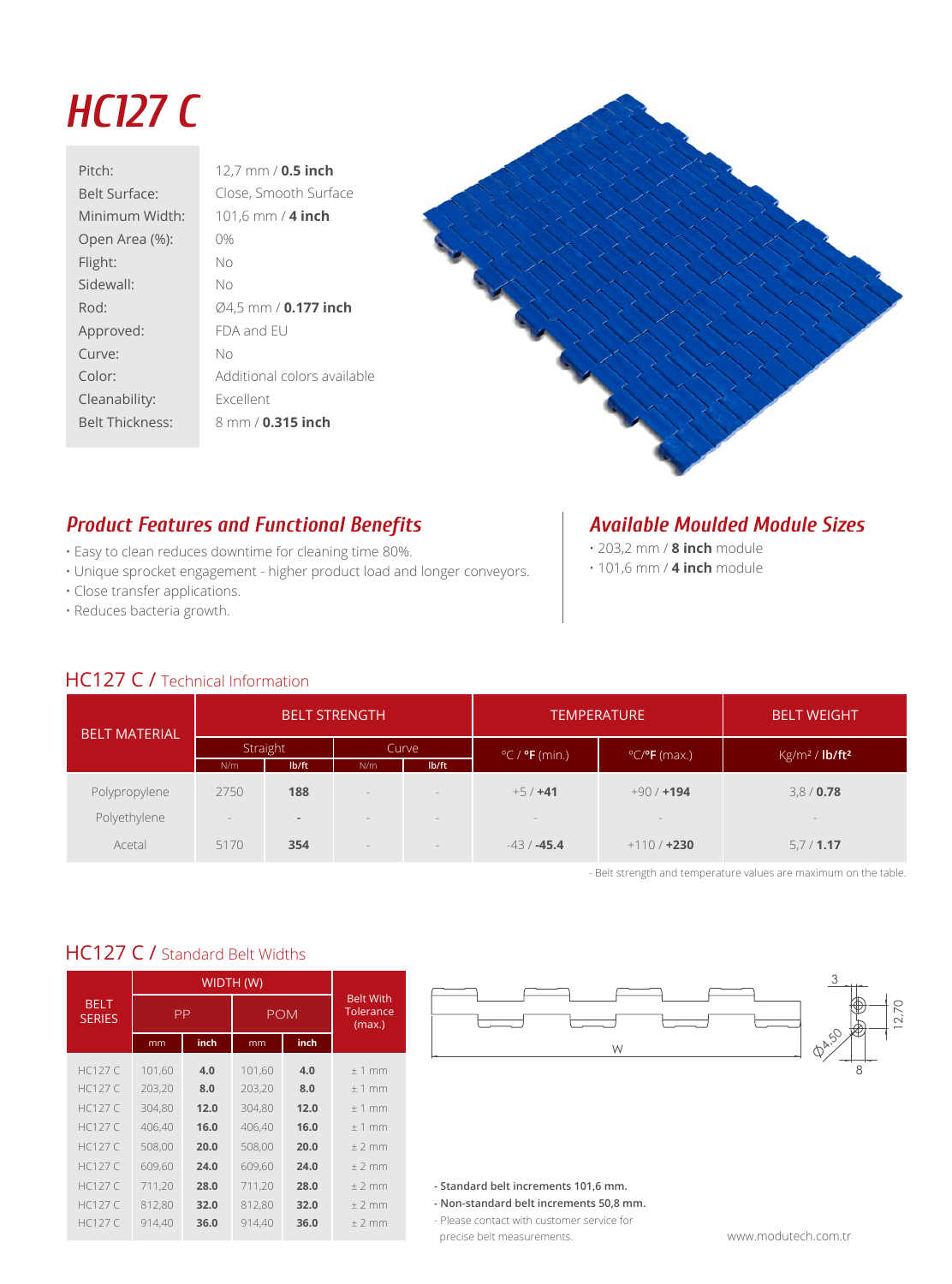## *HC127 Series Engineering Information*







#### HC127 Series / Machined Sprockets Dimensions

|                 | Di              | Do          | B.              | A       | Square               | <b>Round</b>         | <b>PRODUCT CODE</b> |                |  |
|-----------------|-----------------|-------------|-----------------|---------|----------------------|----------------------|---------------------|----------------|--|
| <b>NO.TEETH</b> | mm/ <b>inch</b> | mm/inch     | mm/ <b>inch</b> | mm/inch | Bore (Q)<br>mm/inch  | Bore (R)<br>mm/inch  | Square Type (Q)     | Round Type (R) |  |
| Z15             | 51.9 / 2.04     | 61.4 / 2.42 | 2/0.08          | 25/1.0  | $25/1 - 1.25$        | $25 - 30 / 1 - 1.25$ | HC127SOZ15*POM      | HC127SRZ15*POM |  |
| Z <sub>16</sub> | 55,9/2.20       | 65,5/2.58   | 2/0.08          | 25/1.0  | $25/1 - 1.25$        | $25 - 30 / 1 - 1.25$ | HC127SOZ16*POM      | HC127SRZ16*POM |  |
| 717             | 59.9 / 2.36     | 69.5 / 2.74 | 2/0.08          | 25/1.0  | $25/1 - 1.25$        | $25 - 30 / 1 - 1.25$ | HC127SOZ17*POM      | HC127SRZ17*POM |  |
| Z18             | 63.9 / 2.52     | 73.6 / 2.90 | 2/0.08          | 25/1.0  | $25 - 40 / 1 - 1.50$ | $25 - 30 / 1 - 1.25$ | HC127SOZ18*POM      | HC127SRZ18*POM |  |
| Z <sub>19</sub> | 68.0 / 2.68     | 77.7/3.06   | 2/0.08          | 25/1.0  | $25 - 40 / 1 - 1.50$ | $25 - 30 / 1 - 1.25$ | HC127SOZ19*POM      | HC127SRZ19*POM |  |
| Z24             | 88.1 / 3.47     | 98.1 / 3.86 | 2/0.08          | 25/1.0  | $25 - 40 / 1 - 1.50$ | $25 - 30 / 1 - 1.25$ | HC127SOZ24*POM      | HC127SRZ24*POM |  |

A

\*All required sprockets produced by CNC.

\*Other sprockets and hub sizes are manufactured up to request.

\*POM (Acetal) and PA (Polyamide) sprockets raw material is available on request.

**\*Machined Split Sprockets are avaliable for each size.**



#### HC127 Series / Conveyor Frame Dimensions

| <b>Sprockets Description</b> |                       |          | A                     |      | B    | ◡    | ∽           |       | E.          |      | X           |       |
|------------------------------|-----------------------|----------|-----------------------|------|------|------|-------------|-------|-------------|------|-------------|-------|
|                              | <b>Pitch Diameter</b> |          | Range (Bottom to Top) |      |      |      |             |       |             |      |             |       |
| Inch                         | mm                    | No.Teeth | Inch                  | mm   | Inch | mm   | <b>Inch</b> | mm    | <b>Inch</b> | mm   | <b>Inch</b> | mm    |
| <b>HC127 C</b>               |                       |          |                       |      |      |      |             |       |             |      |             |       |
| 3.09                         | 78,4                  | 19       | 1.37                  | 34,7 | 1.56 | 39,7 | 1.94        | 49,4  | 1.84        | 46,7 | 0.31        | 8,0   |
| 3.86                         | 98,0                  | 24       | 1.77                  | 44,9 | 1.97 | 50,0 | 2.75        | 69,8  | 2.24        | 56,9 | 0.31        | 8,0   |
| 5.83                         | 148,0                 | 36       | 2.74                  | 69,5 | 2.94 | 74,7 | 4.69        | 119,0 | 3.21        | 81,5 | 0.31        | 8,0   |
|                              | <b>HC127 BLB</b>      |          |                       |      |      |      |             |       |             |      |             |       |
| 3.09                         | 78,4                  | 19       | 1.37                  | 34,7 | 1.56 | 39,7 | 2.17        | 55,0  | 2.06        | 52,3 | 0.53        | 13,56 |
| 3.86                         | 98,0                  | 24       | 1.77                  | 44,9 | 1.97 | 50,0 | 2.97        | 75,4  | 2.46        | 62,5 | 0.53        | 13,56 |
| 5.83                         | 148,0                 | 36       | 2.74                  | 69,5 | 2.94 | 74,7 | 4.90        | 124,6 | 3.43        | 87,1 | 0.53        | 13,56 |